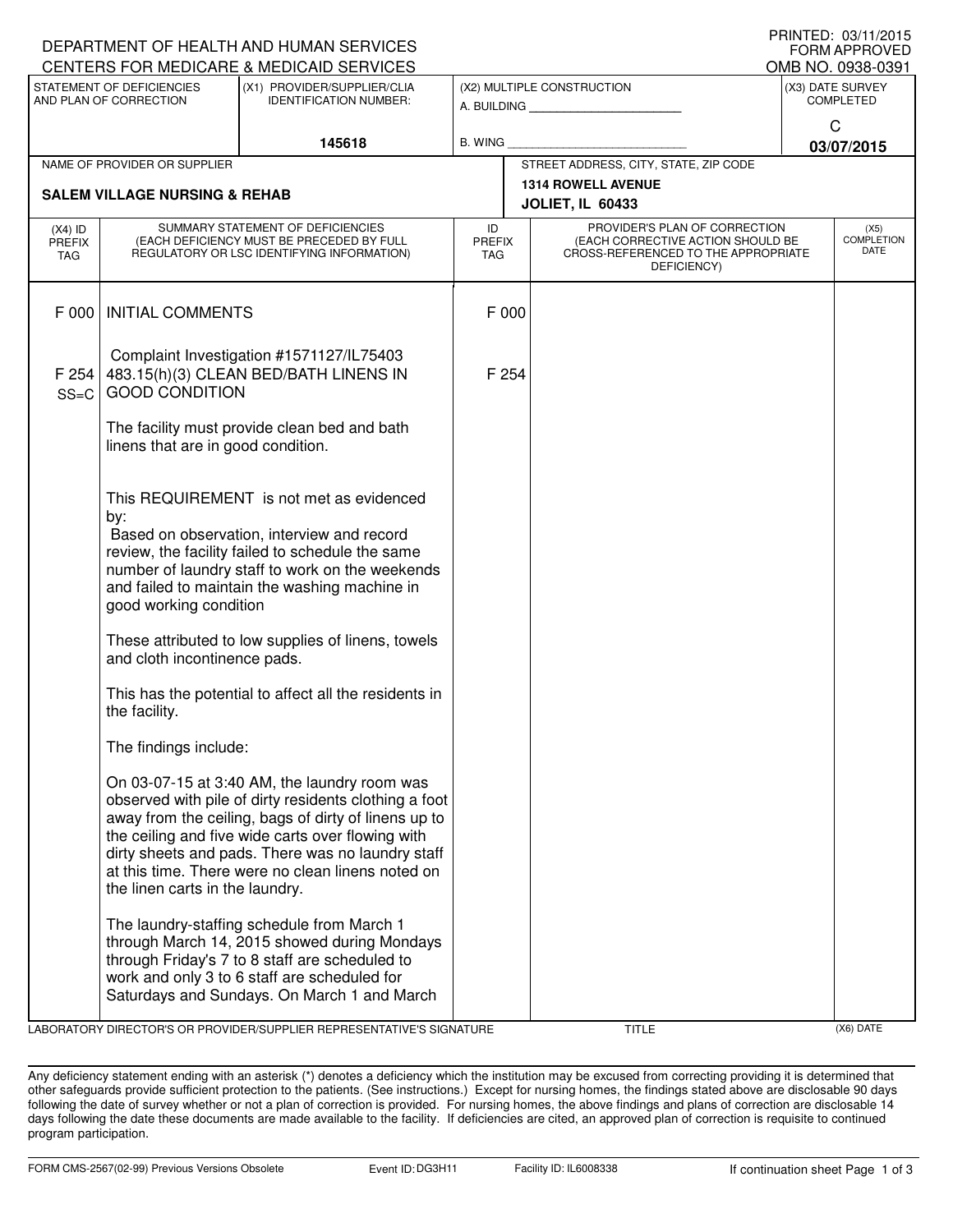|                                                     |                                                                                                                                                                                                                                                                                                                                                                                                                                                                                                                                                                                                                                                                                                                                                                                                                                                                                                                                                                                                                                                                                                                                                                                                                                                                                                                                                                                                                                                                                                                                                                                                                                                                                   | DEPARTMENT OF HEALTH AND HUMAN SERVICES<br>CENTERS FOR MEDICARE & MEDICAID SERVICES                   |                                           |                                                      |                                                                                                                          |                                      | FNINTED. VJ/TI/ZUTJ<br><b>FORM APPROVED</b><br>OMB NO. 0938-0391 |  |
|-----------------------------------------------------|-----------------------------------------------------------------------------------------------------------------------------------------------------------------------------------------------------------------------------------------------------------------------------------------------------------------------------------------------------------------------------------------------------------------------------------------------------------------------------------------------------------------------------------------------------------------------------------------------------------------------------------------------------------------------------------------------------------------------------------------------------------------------------------------------------------------------------------------------------------------------------------------------------------------------------------------------------------------------------------------------------------------------------------------------------------------------------------------------------------------------------------------------------------------------------------------------------------------------------------------------------------------------------------------------------------------------------------------------------------------------------------------------------------------------------------------------------------------------------------------------------------------------------------------------------------------------------------------------------------------------------------------------------------------------------------|-------------------------------------------------------------------------------------------------------|-------------------------------------------|------------------------------------------------------|--------------------------------------------------------------------------------------------------------------------------|--------------------------------------|------------------------------------------------------------------|--|
| STATEMENT OF DEFICIENCIES<br>AND PLAN OF CORRECTION |                                                                                                                                                                                                                                                                                                                                                                                                                                                                                                                                                                                                                                                                                                                                                                                                                                                                                                                                                                                                                                                                                                                                                                                                                                                                                                                                                                                                                                                                                                                                                                                                                                                                                   | (X1) PROVIDER/SUPPLIER/CLIA<br><b>IDENTIFICATION NUMBER:</b>                                          | (X2) MULTIPLE CONSTRUCTION<br>A. BUILDING |                                                      |                                                                                                                          | (X3) DATE SURVEY<br><b>COMPLETED</b> |                                                                  |  |
|                                                     |                                                                                                                                                                                                                                                                                                                                                                                                                                                                                                                                                                                                                                                                                                                                                                                                                                                                                                                                                                                                                                                                                                                                                                                                                                                                                                                                                                                                                                                                                                                                                                                                                                                                                   | 145618                                                                                                | <b>B. WING</b>                            |                                                      |                                                                                                                          | C<br>03/07/2015                      |                                                                  |  |
| NAME OF PROVIDER OR SUPPLIER                        |                                                                                                                                                                                                                                                                                                                                                                                                                                                                                                                                                                                                                                                                                                                                                                                                                                                                                                                                                                                                                                                                                                                                                                                                                                                                                                                                                                                                                                                                                                                                                                                                                                                                                   |                                                                                                       | STREET ADDRESS, CITY, STATE, ZIP CODE     |                                                      |                                                                                                                          |                                      |                                                                  |  |
|                                                     |                                                                                                                                                                                                                                                                                                                                                                                                                                                                                                                                                                                                                                                                                                                                                                                                                                                                                                                                                                                                                                                                                                                                                                                                                                                                                                                                                                                                                                                                                                                                                                                                                                                                                   |                                                                                                       |                                           | <b>1314 ROWELL AVENUE</b><br><b>JOLIET, IL 60433</b> |                                                                                                                          |                                      |                                                                  |  |
| $(X4)$ ID<br><b>PREFIX</b><br>TAG                   | SUMMARY STATEMENT OF DEFICIENCIES<br>(EACH DEFICIENCY MUST BE PRECEDED BY FULL<br>REGULATORY OR LSC IDENTIFYING INFORMATION)                                                                                                                                                                                                                                                                                                                                                                                                                                                                                                                                                                                                                                                                                                                                                                                                                                                                                                                                                                                                                                                                                                                                                                                                                                                                                                                                                                                                                                                                                                                                                      |                                                                                                       | ID<br><b>PREFIX</b><br>TAG                |                                                      | PROVIDER'S PLAN OF CORRECTION<br>(EACH CORRECTIVE ACTION SHOULD BE<br>CROSS-REFERENCED TO THE APPROPRIATE<br>DEFICIENCY) | (X5)<br><b>COMPLETION</b><br>DATE    |                                                                  |  |
| F 254                                               | <b>SALEM VILLAGE NURSING &amp; REHAB</b><br>Continued From page 1<br>14, 2015 there was only three staff scheduled.<br>A communication board in the laundry room reads<br>we had two washers down and then we had three<br>and now we have two (broken washing machine)<br>again. Please check before you put things in the<br>washer. Please do not take out emergency stash<br>of linens without permission.<br>At 4:13 AM the first floor staff stated, "There was<br>not enough linens to go around and we are also<br>short on gowns. The linen closet was empty."<br>At 4:40 AM the fifth floor nurses aides expressed,<br>" We are always short of linens at night especially<br>on weekends. Sometimes when we come in the<br>linen closet is empty. It is horrible. We need to<br>search for supplies. We go down to the laundry<br>room. We go to floor-to-floor. The residents need<br>to wait longer until we got supplies we need. "<br>At 4:50 AM a part time Certified Nursing Assistant<br>said, "Most of the time we are short of supplies<br>(and showed the empty linen closet) I don't like<br>that. We should not be searching all over. The<br>residents suffer and the residents also complaints<br>about the pads being old and torn."<br>At 5:15 AM, another Certified Nursing Assistant<br>(CNA) explained, " For the past two weeks we<br>are always short of linens. The washer broke<br>down this week. If we have 50 patients they<br>should give us more than 50. Sometimes it's real<br>low not even half. We tell the night supervisor.<br>We tell the Certified Nursing Assistant-II (Team<br>Leader). Sometimes we call the laundry, and it is |                                                                                                       |                                           | F 254                                                |                                                                                                                          |                                      |                                                                  |  |
|                                                     |                                                                                                                                                                                                                                                                                                                                                                                                                                                                                                                                                                                                                                                                                                                                                                                                                                                                                                                                                                                                                                                                                                                                                                                                                                                                                                                                                                                                                                                                                                                                                                                                                                                                                   | hard to work without supplies available. I felt I<br>could not take care of the patients the way I am |                                           |                                                      |                                                                                                                          |                                      |                                                                  |  |

FORM CMS-2567(02-99) Previous Versions Obsolete **DEXELLED**: DG3H11 Facility ID: IL6008338 If continuation sheet Page 2 of 3

PRINTED: 03/11/2015